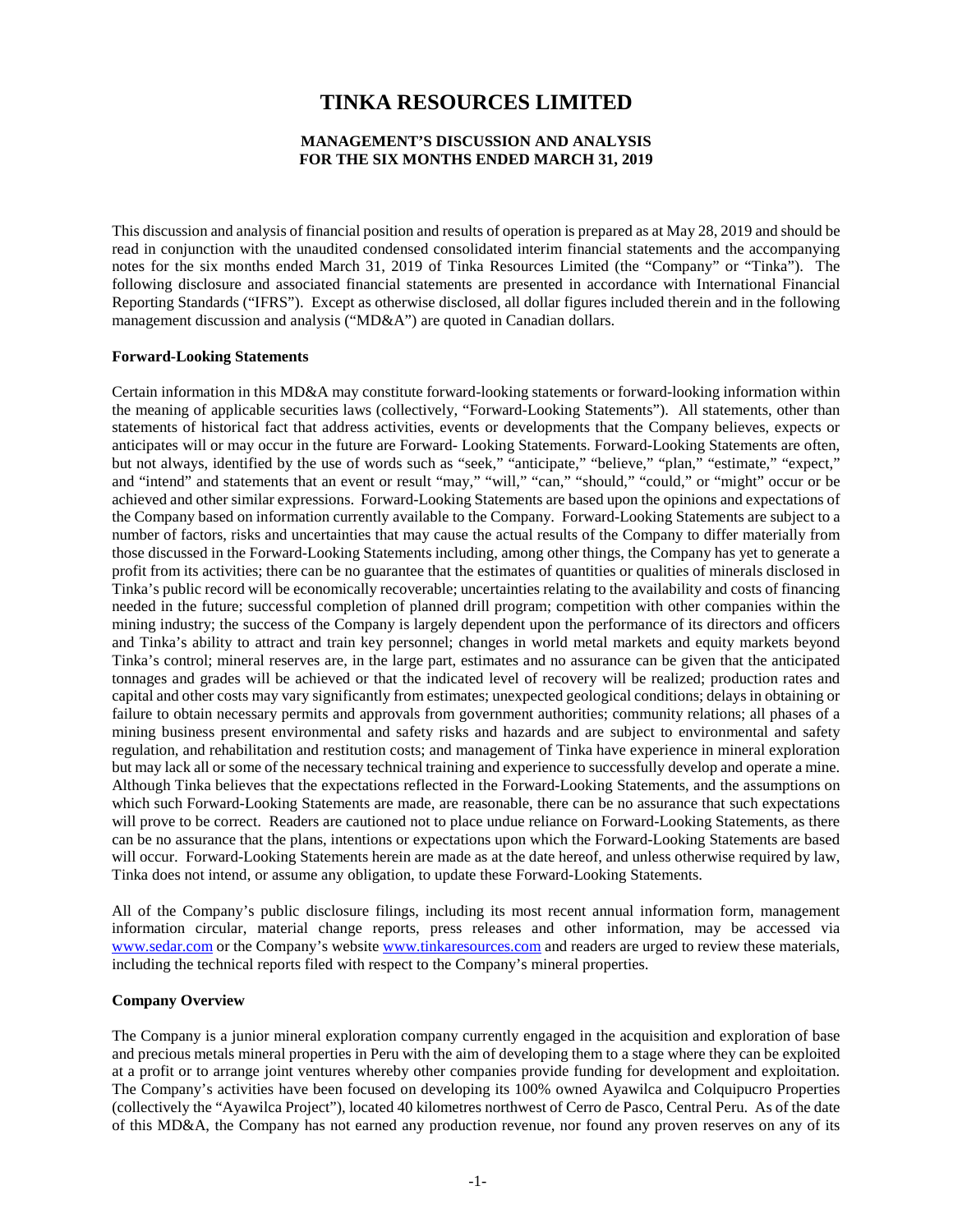properties. The Company is a reporting issuer in British Columbia and Alberta and trades on the TSX Venture Exchange ("TSXV") as a Tier 1 issuer, under the symbol "TK", on the Lima Stock Exchange under the symbol "TK", on the Frankfurt Exchange under the symbol "TLD".

During fiscal 2018 the Company conducted equity financings to raise gross proceeds totalling \$16,239,496 and received an additional \$5,203,154 on the exercises of share options and warrants. During the six months ended March 31, 2019 a further \$393,567 was received on the exercise of warrants and share options. Proceeds from the equity financings and exercises are being used to fund ongoing exploration on the Ayawilca Project and for other corporate purposes and general working capital. See also "Results of Operations - Financings" and "Financial Condition/Capital Resources".

## **Current Directors and Officers**

As at the date of this MD&A, the Company's Directors and Officers were as follows:

| Graham Carman         | - President, Chief Executive Officer ("CEO") and director |
|-----------------------|-----------------------------------------------------------|
| Ben McKeown           | - Non-executive Chairman, and director                    |
| Nick DeMare           | - Chief Financial Officer ("CFO") and director            |
| Alvaro Fernandez-Baca | - Vice President Exploration                              |
| Mary Little           | - Director                                                |
| Pieter Britz          | - Director                                                |
| Mariana Bermudez      | - Corporate Secretary                                     |

#### **Exploration Projects, Peru**

#### *Introduction*

As at the date of this MD&A, Tinka holds 100% ownership of 59 granted mining concessions covering 16,917 hectares at the Company's flagship Ayawilca Property in the Pasco region of Central Peru. The Ayawilca Property is located 250 kilometres northeast of Lima in the central Peru Andes at between 3,800 and 4,300 metres elevation. The Ayawilca Property is 40 km northwest of the Cerro de Pasco zinc-lead-silver-copper mine, a world-class carbonate replacement deposit ("CRD") that has been mined at various scales for centuries. The Company believes there are strong similarities in the style of mineralization between the Ayawilca and Cerro de Pasco deposits.

The Company's flagship asset is the Ayawilca Zinc Zone discovered by Tinka in 2012. Tinka drilled 68,173 metres at Ayawilca (mostly in 2017 and 2018) since the discovery until the end of 2018, during which time the Company has identified a large high-grade zinc sulphide resource. Zinc ("Zn") is a globally traded commodity, and is used most widely in the galvanization of steel to prevent iron from rusting, and is the second most common base metal after copper. At Ayawilca, zinc is accompanied by indium ("In"), an unusual but high value specialty metal used in the hi-tech industry as a transparent conductor especially in screens of cellular phones.

Ayawilca also hosts significant tin ("Sn") mineralization within the Tin Zone resource, which underlies the zinc mineralization. Tin is a high value base metal used mostly in solders and alloys. A third resource on the Property, the Colquipucro silver deposit, is located 2 km north of the Zinc Zone.

The Ayawilca Zinc Zone is a "blind" sulphide deposit lying at depths of between 120 metres to 450 metres. Mineralization occurs in the form of flat-lying "mantos", typically 5 to 30 metres thick and up to 50 metres thick. Very high-grade zones grading >12% zinc can occur over vertical thicknesses of between 1 to 20 metres. At West and South Ayawilca, mantos are stacked on top of each other and can be mineralized almost continuously over vertical thicknesses of 100 to 150 metres. In these areas the mineralization is also at its shallowest. Mantos at Central and East Ayawilca are typically narrower and slightly lower grade, although individual mantos can be horizontally-continuous over hundreds of metres. At Ayawilca, the zinc occurs as iron-rich sphalerite ('marmatite') together with low iron sphalerite, accompanied by pyrite and/or magnetite with minor pyrrhotite, galena, arsenopyrite, and chalcopyrite. Zinc mineralization is hosted by the Pucara Group limestone, a Triassic-Jurassic limestone between 150 to 250 metres thick, which in the area of the zinc resource does not outcrop but is gently east dipping. The Pucara limestone is overlain by Goyllarisguizga ("Goyllar") Group sandstones, a Cretaceous quartz-rich sandstone-siltstone sequence, which outcrops as prominent shelves. The Goyllar sandstone can be mineralized at or near its basal contact with the limestone, and also hosts steep dipping zinc veins (the latter not included in the 2018 resource estimate). During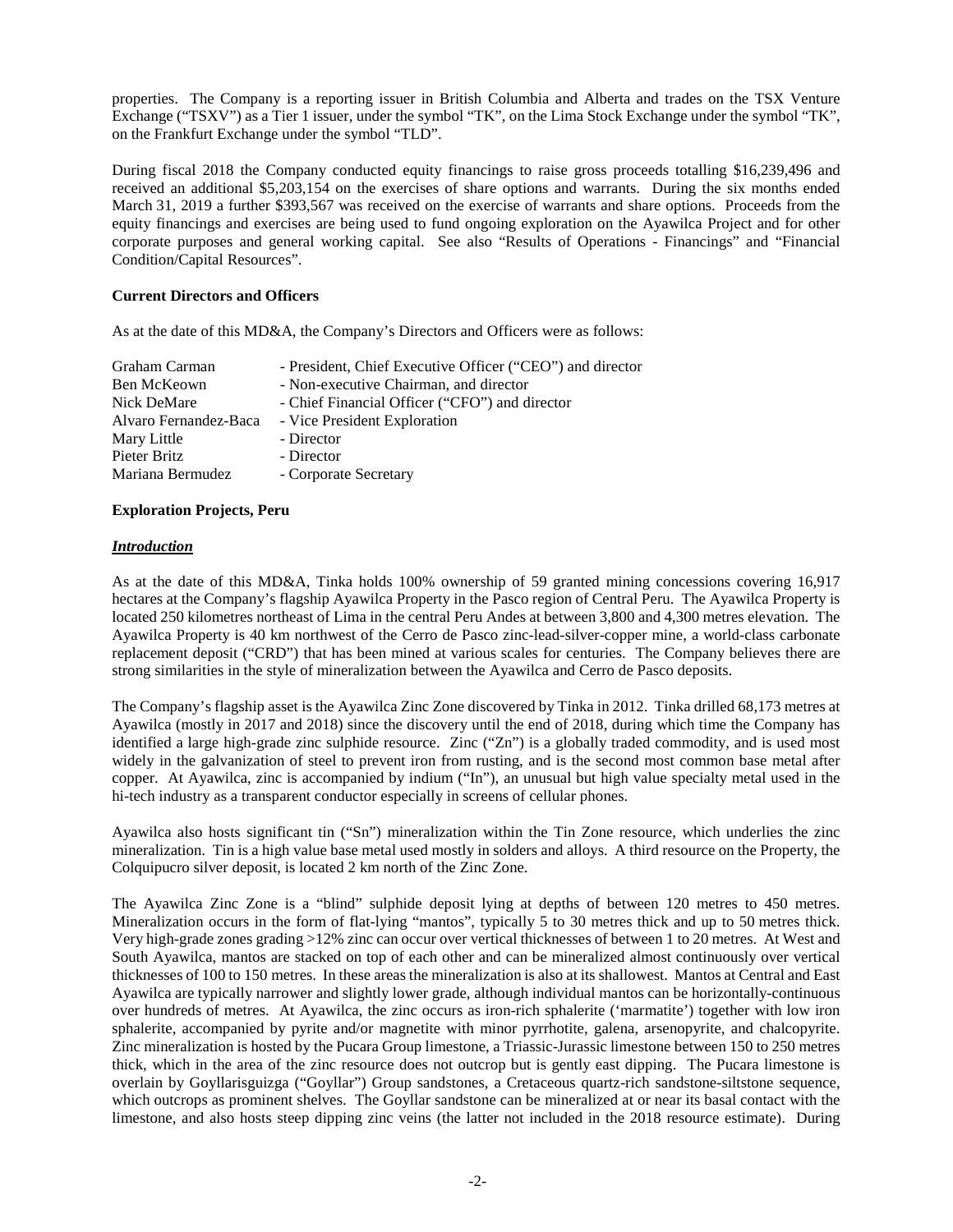formation of the zinc deposit, the Goyllar sandstone acted as an impermeable "seal" to the mineralization, the key reason as to why Ayawilca was not discovered until recent times. The mineralization is interpreted to be Miocene (10 to 15 million years ago) associated with (so far) unidentified intrusions at depth.

Tin mineralization pre-dates the zinc, and is hosted by flat-lying pyrrhotite-rich sulphide mantos typically 10-15 metres thick and up to 50 metres thick near the basal limestone contact with underlying phyllite of Paleozoic age (Excelsior Formation). The Tin Zone resource does not overlap with the Zinc Zone, and is generally offset and lies beneath the zinc mineralization. Tin is hosted principally by cassiterite (tin oxide) the principal ore mineral of tin, accompanied by pyrrhotite, pyrite and minor chalcopyrite, stannite and arsenopyrite.

The Colquipucro oxide silver deposit was worked at a small scale by early Spanish miners who targeted lead – silver mineralization. Several adits were constructed by a previous exploration company during the later  $20<sup>th</sup>$  century. Silver mineralization at Colquipucro is hosted by several parallel east-west trending, steeply north-dipping, iron-manganese oxide fractures hosted by Goyllar sandstone. Lower grade silver mineralization occurs disseminated within the sandstone in-between fracture zones. Silver mineralization occurs from surface to a depth of about 80 metres, and stops at or near a shallow south-dipping limestone contact. Tinka drilled 9,003 metres in 50 holes at Colquipucro between 1996 and 2014. No drilling has been carried out at Colquipucro since 2014, although a few zinc exploration holes were drilled outside of the resource area during 2015-2018.

## *Current Work Program*

The Company commenced a drill program of up to 10,000 metres at the Ayawilca Zinc Zone in April 2019, following a detailed internal review of the geological controls of the deposit. The drill program has commenced with one drill rig operating 24/7. At the time of writing, one hole has been completed and the second hole is in progress. Drill holes results will be released in due course. The focus of the current drilling is to test for further extensions to the Zinc Zone mineralization both at depth and along strike of known mineralization. Several holes are planned to test for limestone-hosted zinc mineralization beneath the current resources at West and South Ayawilca. At least two of these holes will serve as dual purpose holes to infill the existing resource on their progress to depth.

A Preliminary Economic Assessment ("PEA") which commenced in November 2018 is progressing well. The results of the PEA are expected by the end of June 2019. The 2019 drill program is not expected to have any impact on the PEA, which is based on the mineral resources as at November 26, 2018.

Metallurgical test-work on the zinc sulphide mineralization is also advancing well. Several representative composite samples from South and West Ayawilca were selected for variability tests, and two composite samples were chosen for locked cycle tests. The Company expects to have a detailed metallurgical report available for the PEA.

The Company continues to work constructively with the local communities who live in the vicinity of the project and who own the surface rights. The Company employs a number of community workers during its drill programs, to assist in the construction of drill platforms and access tracks as well as rehabilitate drill platforms, under the supervision of Company personnel.

## *Mineral Resources at the Ayawilca Project*

On November 26, 2018, the Company announced an updated Mineral Resources estimate for its Ayawilca zinc and tin deposits. Part of the Zinc Zone Mineral Resource is now classified as Indicated, incorporating a higher-grade portion of the deposit. In addition, the updated Inferred Mineral Resource is of a similar size and grade to the previous Zinc Zone resource reported in November 2017. The updated Tin Zone Inferred Mineral Resource is also substantially larger. The Tin Zone and Zinc Zone resources do not overlap. The Mineral Resources are reported above an NSR cut-off value of US \$55/tonne, as estimated by Roscoe Postle Associates Inc. ("RPA") of Toronto, Canada.

**Table 1 - Ayawilca Deposit Indicated Mineral Resource - Zinc Zone as of November 26, 2018 Sensitivities at various cut-off grades**

| <b>NSR</b><br>\$/t Cut-off | <b>Tonnage</b><br>(Mt) | 500<br><b>Indium</b><br><b>Silver</b><br>Zinc<br>ZnEq<br>Lead<br>(%)<br>(%)<br>(g/t)<br>$%$ grade)<br>(g/t) |                               |      |    |    |  |
|----------------------------|------------------------|-------------------------------------------------------------------------------------------------------------|-------------------------------|------|----|----|--|
| 40                         | 13.6                   | 7.4                                                                                                         | 0.3                           | 0.16 |    |    |  |
| 50                         | .2.4                   | 7 с<br>.                                                                                                    | - -<br>$\mathbf{O}_{\bullet}$ | 0.17 | 80 | ⊥ື |  |
| --<br>55                   | 17<br>11.1             | o<br>0.1                                                                                                    | 6.9                           | 0.16 | 84 | ⊥ພ |  |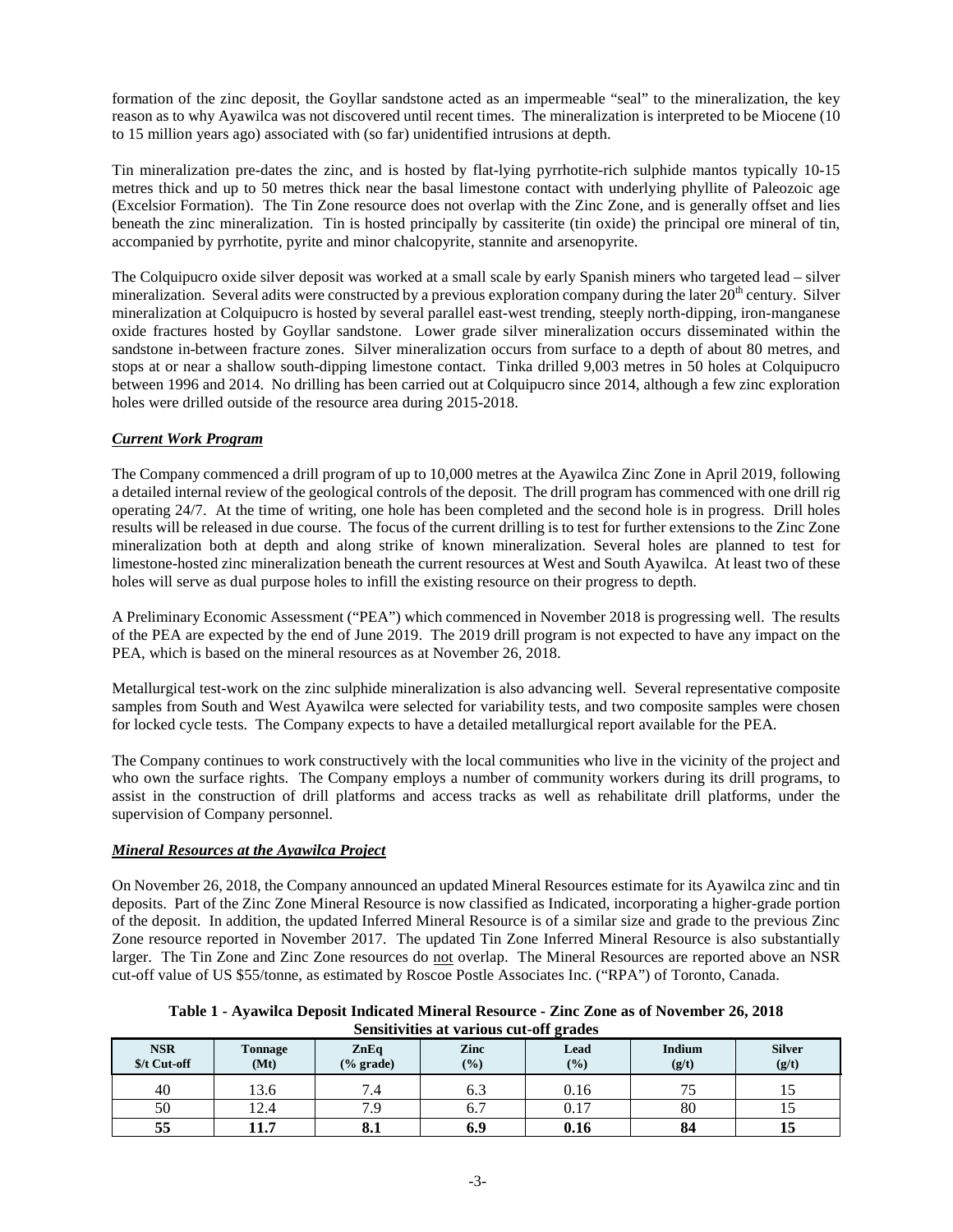| <b>NSR</b><br>\$/t Cut-off | <b>Tonnage</b><br>(Mt) | ZnEq<br>(% grade) | Zinc<br>(%)                               | Lead<br>(%) | <b>Indium</b><br>(g/t) | <b>Silver</b><br>(g/t) |
|----------------------------|------------------------|-------------------|-------------------------------------------|-------------|------------------------|------------------------|
| 60                         | 10.8                   | 8.5               | $\sim$ $\sim$<br>$\overline{\phantom{a}}$ | 0.16        | 89                     | 10                     |
| 70                         | 9.4                    | Ω≏<br>╯.∠         | $\sim$ $\sim$<br>. .                      | 0.15        | 99                     | 10                     |
| 80                         | -C                     | 10.0              | 0.4                                       | 0.15        |                        |                        |

Notes:

1. Base case highlighted with **bold** text.

2. See Table 4 for notes.

#### **Table 2 - Ayawilca Deposit Inferred Mineral Resources - Zinc Zone as of November 26, 2018 Sensitivities at various cut-off grades**

| <b>NSR</b><br>\$/t Cut-off | <b>Tonnage</b><br>(Mt) | ZnEq<br>$(\%$ grade) | Zinc<br>$(\%)$ | Lead<br>$(\%)$ | Indium<br>(g/t) | <b>Silver</b><br>(g/t) |
|----------------------------|------------------------|----------------------|----------------|----------------|-----------------|------------------------|
| 40                         | 52.7                   | 6.2                  | 5.2            | 0.24           | 60              | 17                     |
| 50                         | 48.1                   | 6.5                  | 5.4            | 0.24           | 64              | 17                     |
| 55                         | 45.0                   | 6.7                  | 5.6            | 0.23           | 67              | 17                     |
| 60                         | 41.5                   | 7.0                  | 5.8            | 0.23           | 70              | 18                     |
| 70                         | 33.9                   | 7.6                  | 6.4            | 0.22           | 78              | 18                     |
| 80                         | 26.9                   | 8.3                  | 6.9            | 0.22           | 86              | 20                     |

Notes:

1. Base case highlighted with **bold** text.

2. See Table 4 for notes.

#### **Table 3 - Ayawilca Deposit Inferred Mineral Resources - Tin Zone as of November 26, 2018 Sensitivities at various cut-off grades**

| <b>NSR</b><br>\$/t Cut-off | <b>Tonnage</b><br>(Mt) | SnEq<br>$(\%$ grade) | Tin<br>$(\%)$ | Copper<br>$(\%)$ | <b>Silver</b><br>(g/t) |
|----------------------------|------------------------|----------------------|---------------|------------------|------------------------|
| 40                         | 17.1                   | 0.65                 | 0.57          | 0.20             | 18                     |
| 50                         | 15.9                   | 0.67                 | 0.60          | 0.20             | 18                     |
| 55                         | 14.5                   | 0.70                 | 0.63          | 0.21             | 18                     |
| 60                         | 12.5                   | 0.76                 | 0.68          | 0.22             |                        |
| 70                         | 10.1                   | 0.84                 | 0.76          | 0.23             | 18                     |
| 80                         | 8.3                    | 0.92                 | 0.84          | 0.25             | 18                     |

Notes:

1. Base case highlighted with **bold** text.

2. See Table 5 for notes.

## *Detail of Mineral Resource Estimates*

RPA updated the Ayawilca Mineral Resource estimate using the drill results available to October 9, 2018 (Tables 4 and 5). Two types of mineralization occur at Ayawilca, zinc-indium-silver-lead mineralization ("Zinc Zone") and tin-copper-silver mineralization ("Tin Zone").

The Zinc Zone Mineral Resources are hosted by the 200 metre thick Triassic-Jurassic Pucará Group limestone and located beneath the Goyllarisguizga Group sandstone unit which outcrops, and hosts the Colquipucro silver oxide deposit located 1.5 km to the north. The Zinc Zone deposit is made up of multiple, gently dipping lenses or 'mantos' in the Central and East Ayawilca zones and as massive replacement bodies within structural zones in the West and South Ayawilca zones, all located above Paleozoic basement rocks. Most of the known polymetallic mineralization occurrences in central Peru are located in a similar geological environment. The Mineral Resources within the Zinc Zone are reported at a US\$55/t Net Smelter Return (NSR) cut-off value. Indicated Mineral Resources are estimated to total 11.7 million tonnes at average grades of 6.9% Zn, 84 g/t In, 15 g/t Ag, and 0.16% Pb. Inferred Mineral Resources are reported at 45.0 million tonnes at average grades of 5.6% Zn, 67 g/t In, 17 g/t Ag, and 0.23% Pb.

The increase in tonnage as compared to the [previous resource estimate,](https://www.tinkaresources.com/news/tinka-more-than-doubles-inferred-mineral-resources-at-ayawilca-42-7-million-tonnes-grading-7-3-zinc-equiv-and-10-5-million-tonnes-grading-0-70-tin-equiv) dated October 10, 2017, is due to an increase in volume of the interpreted mineralized zones defined by the additional drilling during the 2018 campaign.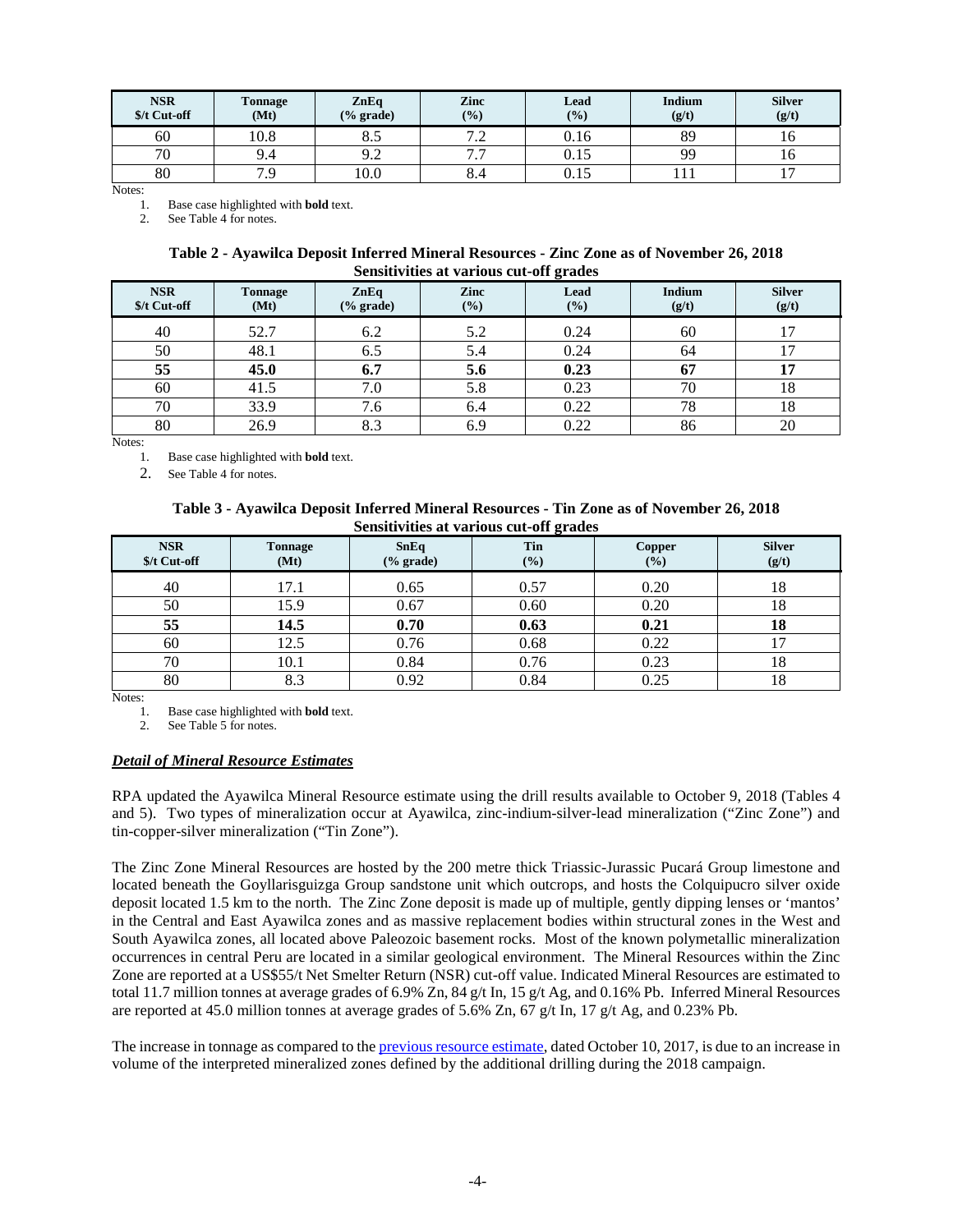| Area                   | <b>Tonnage</b><br>(Mt) | ZnEq<br>$($ %) | Zn<br>$($ %) | Pb<br>$($ %) | In<br>(g/t) | Ag<br>(g/t) | Zn<br>(Mlb) | Pb<br>(Mlb) | In<br>(kg) | Ag<br>(Moz) |
|------------------------|------------------------|----------------|--------------|--------------|-------------|-------------|-------------|-------------|------------|-------------|
| <b>Indicated</b>       |                        |                |              |              |             |             |             |             |            |             |
| West                   | 7.8                    | 7.7            | 6.5          | 0.20         | 72          | 15          | 1,126       | 35          | 561        | 3.9         |
| South                  | 3.9                    | 9.1            | 7.6          | 0.09         | 108         | 16          | 652         | 8           | 422        | 2.0         |
| <b>Total Indicated</b> | 11.7                   | 8.1            | 6.9          | 0.16         | 84          | 15          | 1,778       | 42          | 983        | 5.8         |
| <b>Inferred</b>        |                        |                |              |              |             |             |             |             |            |             |
| West                   | 5.0                    | 7.1            | 6.4          | 0.27         | 34          | 17          | 699         | 30          | 170        | 2.8         |
| Central                | 18.6                   | 5.6            | 4.6          | 0.23         | 62          | 12          | 1,884       | 95          | 1,153      | 7.5         |
| East                   | 11.3                   | 5.9            | 5.0          | 0.18         | 56          | 14          | 1,238       | 44          | 633        | 5.0         |
| South                  | 10.2                   | 9.6            | 7.9          | 0.27         | 103         | 30          | 1.764       | 61          | 1.047      | 9.9         |
| <b>Total Inferred</b>  | 45.0                   | 6.7            | 5.6          | 0.23         | 67          | 17          | 5,585       | 230         | 3,003      | 25.2        |

## **Table 4 - Zinc Zone Mineral Resources at Ayawilca Deposit As of November 26, 2018**

Notes:

1. CIM definitions were followed for Mineral Resources.

2. Mineral Resources are reported above a cut-off NSR value of US \$55 per tonne.

3. The NSR value was based on estimated metallurgical recoveries, assumed metal prices and smelter terms, which include payable factors, treatment charges, penalties, and refining charges. Metal price assumptions were: US \$1.15/lb Zn, US \$300/kg In, US \$15/oz Ag, and US\$1.00/lb Pb. Metal recovery assumptions were: 90% Zn, 75% In, 60% Ag, and 75% Pb. The NSR value for each block was calculated using the following NSR factors: US \$15.34 per % Zn, US\$ 4.70 per % Pb, US \$0.18 per gram In, and US \$0.22 per gram Ag.

4. The NSR value was calculated using the following formula:

NSR = Zn(%)\*US \$15.34+Pb(%)\*US \$4.70+In(g/t)\*US \$0.18+Ag(g/t)\*US \$0.22 5. The ZnEq value was calculated using the following formula:

ZnEq = NSR/US \$15.34

6. Numbers may not add due to rounding.

The Tin Zone Mineral Resources are hosted as disseminated cassiterite and chalcopyrite in massive to semi-massive pyrrhotite lenses at the contact between the Pucará Group and underlying phyllite of the Devonian Excelsior Group. Parts of the Tin Zone mineralization can occur as quartz sulphide stockwork veinlets hosted by the phyllite. Inferred Mineral Resources within the Tin Zone, also reported at an NSR cut-off value of US \$55/t, are estimated to total 14.5 million tonnes at average grades of 0.63% Sn, 0.21% Cu and 18 g/t Ag. Similar to the Zinc Zone, the increase in tonnage is due to an increased volume of the interpreted zones due to additional drilling in 2018.

#### **Table 5 - Tin Zone Inferred Mineral Resources at Ayawilca Deposit As of November 26, 2018**

|                  | <b>Tonnage</b> | <b>SnEq</b> | Sn    | Сu            | Ag    | Sn    | Сu    | Ag    |
|------------------|----------------|-------------|-------|---------------|-------|-------|-------|-------|
|                  | (Mt)           | $(\%f)$     | (9/0) | $\frac{9}{0}$ | (g/t) | (Mlb) | (Mlb) | (Moz) |
| <b>Tin Zones</b> | 14.5           | 0.70        | 0.63  | 0.21          | 18    | 201   | 67    |       |

**Notes:**

1. CIM definitions were followed for Mineral Resources.

2. Mineral Resources are reported above a cut-off grade of US \$55 per tonne NSR value.

3. The NSR grade was based on estimated metallurgical recoveries, assumed metal prices and smelter terms, which include payable factors, treatment charges, penalties, and refining charges. Metal price assumptions were: US \$9.00/lb Sn, US \$2.85/lb Cu, and US \$15/oz Ag. Metal recovery assumptions were: 86% Sn, 75% Cu, and 60% Ag. The NSR value for each block was calculated using the following NSR factors: US \$155.21 per % Sn, US \$37.59 per % Cu, and US \$0.22 per gram Ag.

4. The NSR value was calculated using the following formula: US\$NSR =  $Sn(\%)^*US$  \$155.21+Cu(%)\*US \$37.59+Ag(g/t)\*US \$0.22

5. The SnEq value was calculated using the following formula: SnEq = NSR/US \$155.21

6. Numbers may not add due to rounding.

The Ayawilca - Colquipucro drill database includes approximately 71,200 m in 185 drill holes. The three-dimensional wireframe models were generated using an approximate NSR cut-off value of \$50/t for both Zinc and Tin Zones. Prior to compositing to two metre lengths, high Sn, In, and Ag values were cut to  $4\%$ , 350 g/t to 550 g/t, and 100 g/t to 170 g/t depending on area, respectively. Block model grades within the wireframe models were interpolated by inverse distance cubed.

Despite lead grades being low it is assumed that lead and silver will be recovered in a lead concentrate. Density was estimated to be between 3.5 t/m<sup>3</sup> and 3.7 t/m<sup>3</sup> for the Zinc Zones and 3.9 t/m<sup>3</sup> for the Tin Zone based on density measurements from core samples. The Mineral Resources were assigned Indicated or Inferred category in the Zinc Zones and Inferred only in the Tin Zone due to the widely spaced drilling. The classification criteria used to define the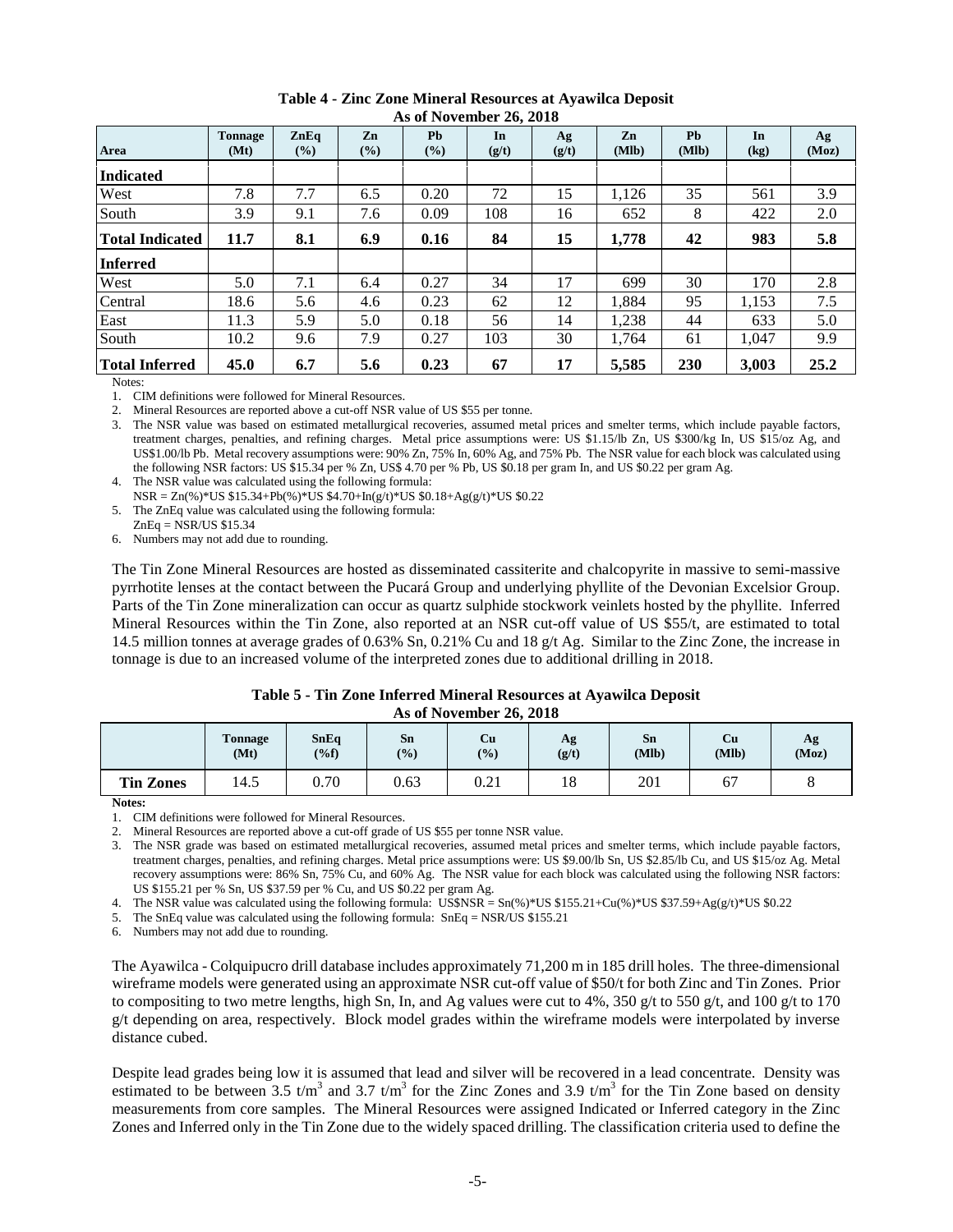Indicated Mineral Resources included spatial analysis, drill hole spacing, and the apparent continuity of the mineralization. The drill hole spacing within the area assigned as Indicated category commonly ranges from 40 m to 70 m. No Mineral Reserves have yet been estimated at Ayawilca.

The Mineral Resource estimate for the Colquipucro silver oxide deposit (Indicated Mineral Resource of 7.4 Mt at a grade of 60 g/t Ag for 14.3 Moz Ag and Inferred Mineral Resource of 8.5 Mt at a grade of 48 g/t Ag for 13.2 Moz Ag, using US \$15/t cut-off and a metal price of \$24/oz Ag) remains unchanged from the February 26, 201[5 news release.](https://www.tinkaresources.com/news/00-00-tinka-announces-initial-inferred-zinc-resource-of-13-3-million-tonnes-grading-7-697874)

A NI 43-101 technical report on the Mineral Resource Estimate for the Ayawilca Property was filed on SEDAR on [January 9, 2019.](https://www.tinkaresources.com/news/tinka-announces-filing-of-ni-43-101-technical-report-on-the-ayawilca-property-peru-2019)

## **Mineral Resources**

The Mineral Resources disclosed in this MD&A have been estimated by Ms. Dorota El Rassi, P.Eng., and Mr. David Ross, P.Geo., both employees of RPA and independent of Tinka. By virtue of their education and relevant experience, Ms. El Rassi and Mr. David Ross are "Qualified Persons" for the purpose of National Instrument 43-101. The Mineral Resources have been classified in accordance with CIM Definition Standards for Mineral Resources and Mineral Reserves (May, 2014).

#### **Qualified Person**

The qualified person for the Company's projects, Dr. Graham Carman, President and CEO of the Company and a Fellow of the Australasian Institute of Mining and Metallurgy ("FAUSIMM"), has reviewed and verified the technical information in this MD&A.

#### **Selected Financial Data**

The following selected financial information is derived from the unaudited condensed consolidated interim financial statements of the Company.

|                                      | <b>Fiscal 2019</b>     |                 | <b>Fiscal 2018</b>      |                        |                              |                       | Fiscal 2017                  |                 |
|--------------------------------------|------------------------|-----------------|-------------------------|------------------------|------------------------------|-----------------------|------------------------------|-----------------|
|                                      | <b>Mar. 31</b><br>2019 | Dec. 31<br>2018 | <b>Sept. 30</b><br>2018 | <b>Jun. 30</b><br>2018 | <b>Mar. 31</b><br>2018<br>\$ | Dec. 31<br>2017<br>\$ | <b>Sept. 30</b><br>2017<br>S | Jun. 30<br>2017 |
| <b>Operations:</b>                   |                        |                 |                         |                        |                              |                       |                              |                 |
| Revenues                             | Nil                    | Nil             | Nil                     | Nil                    | Nil                          | Nil                   | Nil                          | Nil             |
| <b>Expenses</b>                      | (764, 907)             | (941, 612)      | (880, 642)              | (975, 038)             | (612,508)                    | (624,063)             | (747, 935)                   | (701, 393)      |
| Other items                          | (76, 182)              | 316,742         | (4,758)                 | 129,343                | 48,553                       | 102,748               | (71, 246)                    | (129, 336)      |
| Net loss and<br>comprehensive loss   | (841,089)              | (624, 870)      | (885, 400)              | (845, 695)             | (563, 955)                   | (521, 315)            | (819, 181)                   | (830,729)       |
| Loss per share<br>-basic and diluted | (0.00)                 | (0.00)          | (0.01)                  | (0.00)                 | (0.00)                       | (0.00)                | (0.01)                       | (0.00)          |
| Dividends per share                  | Nil                    | Nil             | Nil                     | Nil                    | Nil                          | Nil                   | Nil                          | Nil             |
| <b>Balance Sheet:</b>                |                        |                 |                         |                        |                              |                       |                              |                 |
| Working capital                      | 10,581,942             | 12,361,332      | 13,758,538              | 17,210,606             | 4,426,093                    | 6,529,914             | 5,649,150                    | 8,460,307       |
| <b>Total</b> assets                  | 53,132,829             | 53,709,448      | 53,647,845              | 53,562,408             | 37,909,918                   | 38,192,196            | 35,055,174                   | 34,618,538      |
| Total long-term liabilities          | Nil                    | Nil             | Nil                     | Nil                    | Nil                          | Nil                   | Nil                          | Nil             |

#### **Results of Operations**

*Three Months Ended March 31, 2019 Compared to Three Months Ended December 31, 2018*

During the three months ended March 31, 2019 (the "Q2") the Company reported a net loss of \$841,089 compared to a net loss of \$624,870 for the three months ended December 31, 2018 (the "Q1"), an increase in loss of \$216,219. The increase in loss is mainly attributed to:

- (i) during Q2 the Company recorded a foreign exchange loss of \$141,797 compared to a foreign exchange gain of \$243,200 recorded in Q1;
- (ii) a \$96,460 decrease in share-based compensation expense during Q2. During Q2 the Company granted share options to purchase 345,000 common shares and recorded compensation expense of \$2,846. The Company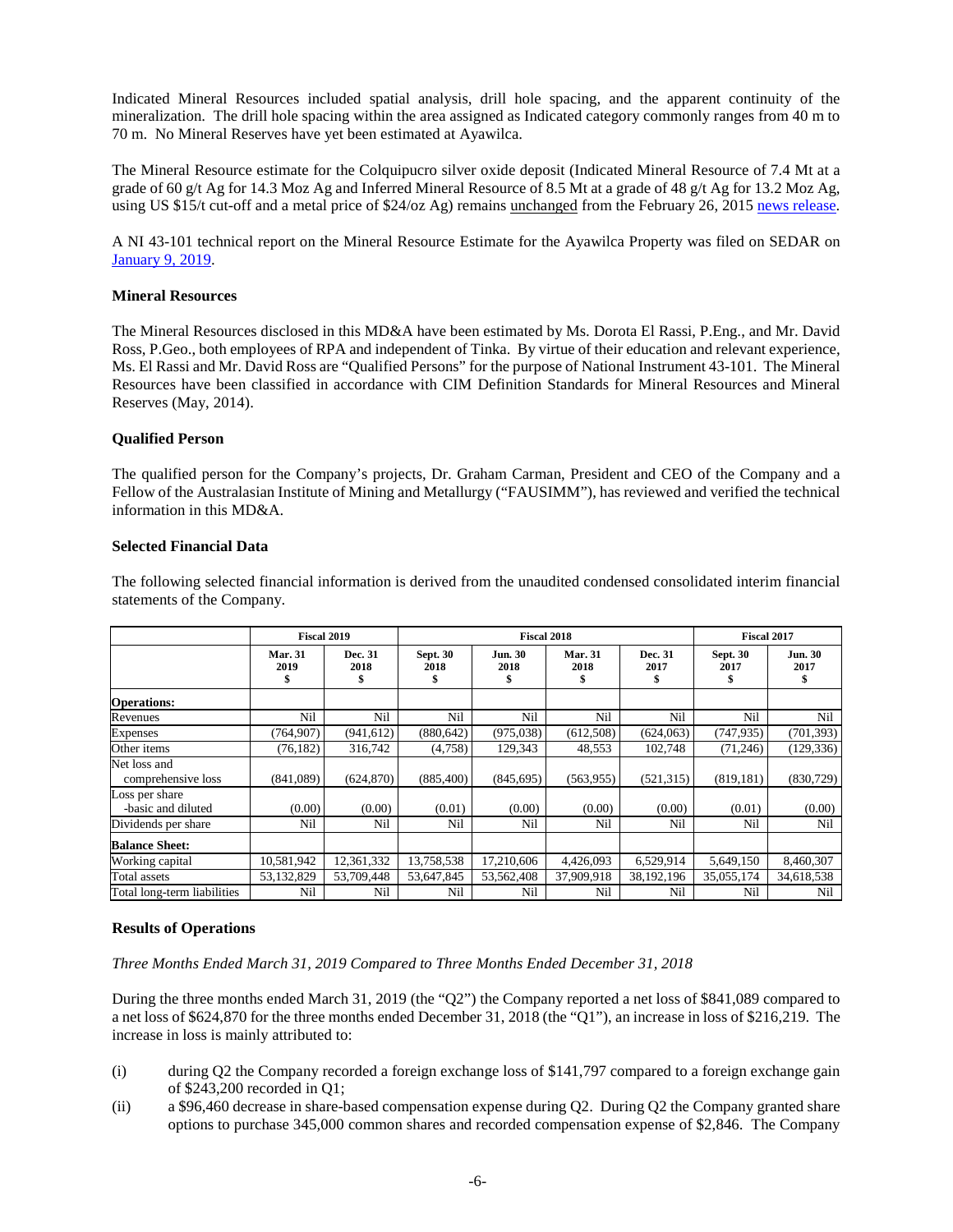also recorded additional compensation expense of \$314,891 on the vesting of share options previously granted and a recovery of \$70,893 for expired and forfeited share options. During Q1 the Company recognized \$350,068 on the vesting of share options previously granted and a recovery of \$6,763 on expired and forfeited share options;

- (iii) during Q1 the Company accrued audit fees of \$42,000 for the audit of the Company's annual financial statements. During Q2 the audit bill was finalized and the Company recorded an additional \$512;
- (iv) a \$32,392 increase in regulatory fees, from \$5,877 in Q1 to \$38,269 in Q2. The increase was primarily attributable to SEDAR filing fees of the Company's annual financial statements;
- (v) professional fees decreased by \$27,875 during Q2. The decrease was mainly attributed to paying \$20,000 in recruitment fees to identify a mining consultant in Q1; and
- (vi) a \$15,245 decrease in general exploration, from \$46,828 during Q1 to \$31,583 during Q2.

*Six Months Ended March 31, 2019 Compared to Six Months Ended March 31, 2018*

During the six months ended March 31, 2019 (the "2019 period"), the Company reported a net loss of \$1,465,959 compared to a net loss of \$1,085,270 for the six months ended March 31, 2018 (the "2018 period"), an increase in loss of \$380,689. The increase in loss during the 2019 period is mainly attributed to the fluctuation in the following expenses:

- (i) a \$502,620 increase in share-based compensation expense during the 2019 period. During 2019 the Company granted share options to purchase 345,000 common shares and recorded compensation expense of \$2,846. The Company also recorded additional compensation expense of \$664,959 on the vesting of share options previously granted and a recovery of \$77,656 for expired and forfeited share options. During the 2018 period the Company recognized \$87,529 on the vesting of share options previously granted;
- (ii) a \$28,099 increase in salaries, wages and benefits, from \$169,509 during the 2018 period to \$197,608 during the 2019 period. The increase was attributable to increases in salaries and severance payments made;
- (iii) travel expenses of \$46,707 (2018 \$145,091) were incurred by management to review exploration activities in Peru and in the 2018 period to meet with investors to raise capital and attend investment conferences to raise awareness of the Company's Peruvian exploration plans;
- (iv) professional fees increased by \$42,936 during the 2019 period to \$149,000 from \$106,064 during the 2018 period. The increase was primarily attributable to recruitment fees paid to identify a mining consultant and amounts charged by the consultant;
- (v) legal fees decreased by \$36,055 in the 2019 period to \$47,710 (2018 \$83,765). During the 2018 period fees were mainly related to the listing of the Company's common shares on the Lima Stock Exchange, whereas legal services provided in the 2019 period were primarily attributed to corporate general matters;
- (vi) a \$20,849 decrease in investment conferences, from \$80,011 during the 2018 period to \$59,162 during the 2019 period. The decrease is primarily attributed to the Company participating in more investment conferences in Europe and North America during the 2018 period;
- (vii) a \$17,910 decrease in corporate development, from \$26,922 in the 2018 period to \$9,013 in the 2019 period. The decrease is attributed to the Company conducting more activities in the 2018 period;
- (viii) during the 2019 period the Company incurred a total of \$63,560 (2018 \$51,294) for accounting and administration. The Company incurred a total of \$46,500 (2018 - \$33,800) with Chase Management Ltd. ("Chase"), a private corporation owned by Mr. DeMare, the Company's CFO, for accounting and administrative services provided by Chase personnel, excluding Mr. DeMare. In addition, during the 2019 period the Company was also billed \$17,060 (2018 - \$17,494) for accounting services provided by a third party accounting firm in Peru;
- (ix) incurred regulatory fees of \$44,146 (2018 \$54,089) representing a \$9,943 decrease compared to the 2018 period. During the 2018 period the Company paid \$31,008 in filing fees associated with the Company's prospectus;
- (x) a \$9,294 increase in general exploration, from \$69,117 during the 2018 period to \$78,411 during the 2019 period; and
- (xi) during the 2019 period the Company recorded a foreign exchange gain of \$101,403, a decrease of \$5,341, compared to a foreign exchange gain of \$106,744 during the 2018 period.

The Company holds its cash in interest bearing accounts in major financial institutions. Interest income is generated from the deposits and fluctuates primarily with the levels of cash on deposit. During the 2019 period the Company recorded interest income of \$139,157 compared to \$44,557 during the 2018 period, an increase of \$94,600. The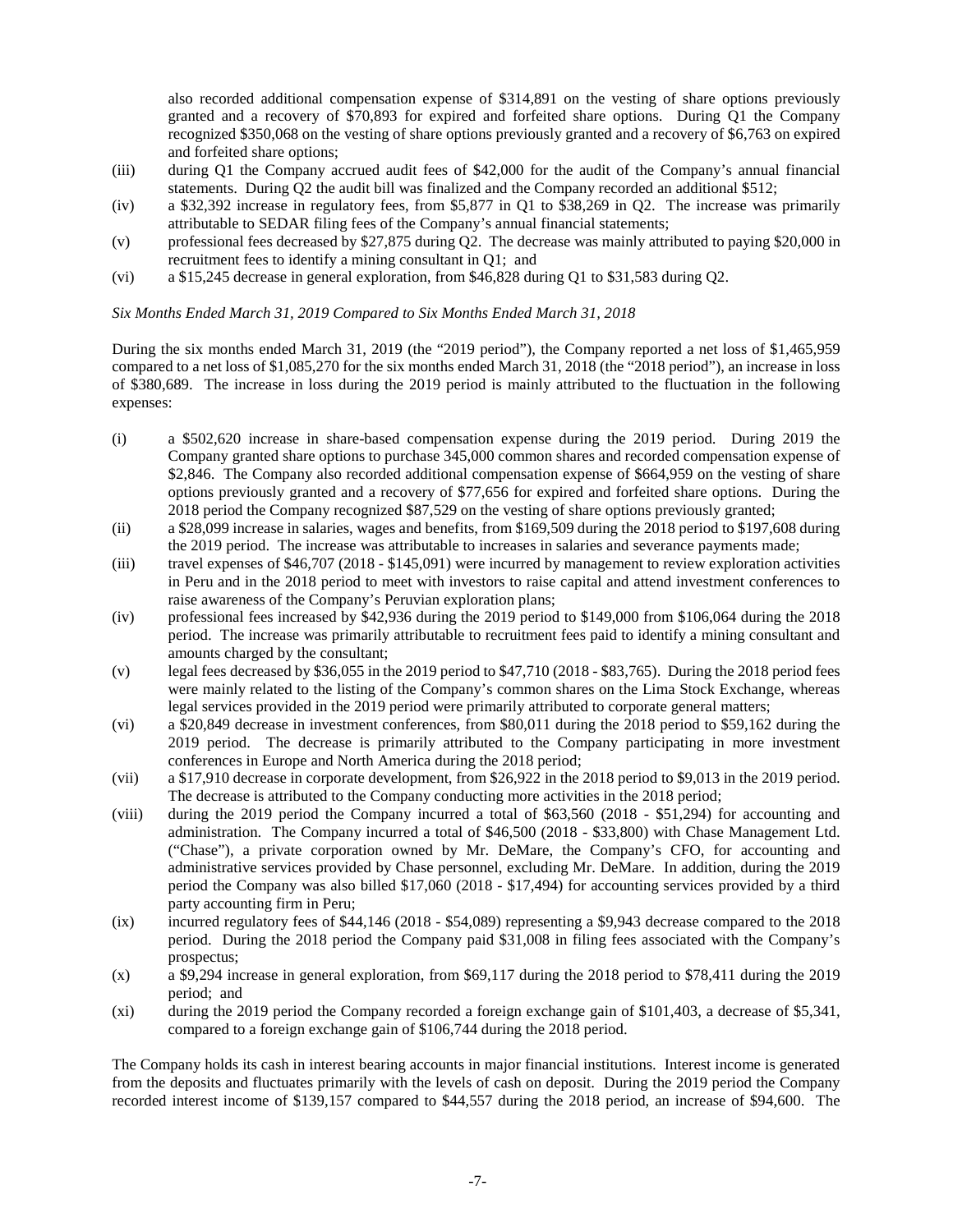increase is due to the recent equity financings conducted and share options and warrants exercised. As a result, the Company held significantly higher levels of cash throughout the 2019 period compared to the 2018 period.

The carrying costs of the Company's exploration and evaluation assets are as follows:

|             |                             | As at March 31, 2019                           |                   | As at September 30, 2018 |                                                |                   |  |
|-------------|-----------------------------|------------------------------------------------|-------------------|--------------------------|------------------------------------------------|-------------------|--|
|             | <b>Acquisition</b><br>Costs | <b>Deferred</b><br><b>Exploration</b><br>Costs | <b>Total</b><br>Φ | Acquisition<br>Costs     | <b>Deferred</b><br><b>Exploration</b><br>Costs | <b>Total</b><br>Ф |  |
| Colquipucro | 381.318                     | 8,575,803                                      | 8,957,121         | 381,318                  | 8,333,515                                      | 8,714,833         |  |
| Ayawilca    | 638.893                     | 29,269,051                                     | 29,907,944        | 636,708                  | 27,001,832                                     | 27,638,540        |  |
| Other       |                             | 3,106,578                                      | 3,106,578         |                          | 2,919,465                                      | 2,919,465         |  |
|             | 1.020.211                   | 40,951,432                                     | 41,971,643        | 1.018.026                | 38.254.812                                     | 39,272,838        |  |

Exploration and evaluation activities incurred during the six months ended March 31, 2019 period and fiscal 2018 are as follows:

|                                      | Colquipucro<br>\$ | <b>Ayawilca</b><br>\$ | Other<br>\$ | <b>Total</b><br>\$ |
|--------------------------------------|-------------------|-----------------------|-------------|--------------------|
| <b>Balance at September 30, 2017</b> | 8,096,360         | 18,212,263            | 2,554,100   | 28,862,723         |
| <b>Exploration costs</b>             |                   |                       |             |                    |
| Assays                               |                   | 10,717                |             | 10,717             |
| Camp costs                           |                   | 1,109,691             |             | 1,109,691          |
| Community relations                  | 463,188           | 1,900,991             |             | 2,364,179          |
| Consulting                           | 70,217            | 100,340               |             | 170,557            |
| Depreciation                         |                   | 5,323                 |             | 5,323              |
| Drilling                             |                   | 5,216,500             |             | 5,216,500          |
| Environmental                        | 33,891            | 292,498               |             | 326,389            |
| Geological                           |                   | 445,818               |             | 445,818            |
| Metallurgical                        |                   | 149,795               |             | 149,795            |
| Software and database management     | 8,189             | 8,356                 |             | 16,545             |
| Topography                           |                   | 3,945                 |             | 3,945              |
| Travel                               |                   | 3,380                 |             | 3,380              |
| VAT incurred                         |                   |                       | 1,252,605   | 1,252,605          |
| VAT recovered                        |                   |                       | (887, 240)  | (887,240)          |
|                                      | 575,485           | 9,247,354             | 365,365     | 10,188,204         |
| <b>Acquisition costs</b>             |                   |                       |             |                    |
| Concession payments                  | 42,988            | 178,923               |             | 221,911            |
| <b>Balance at September 30, 2018</b> | 8,714,833         | 27,638,540            | 2,919,465   | 39,272,838         |
| <b>Exploration costs</b>             |                   |                       |             |                    |
| Camp costs                           |                   | 426,205               |             | 426,205            |
| Community relations                  | 207,032           | 970,705               |             | 1,177,737          |
| Consulting                           |                   | 172,503               |             | 172,503            |
| Depreciation                         |                   | 2,946                 |             | 2,946              |
| Drilling                             |                   | 87,471                |             | 87,471             |
| Environmental                        | 35,256            | 179,742               |             | 214,998            |
| Geological                           |                   | 247,823               |             | 247,823            |
| Metallurgical                        |                   | 147,435               |             | 147,435            |
| Software and database management     |                   | 17,245                |             | 17,245             |
| Topography                           |                   | 1,586                 |             | 1,586              |
| Travel                               |                   | 13,558                |             | 13,558             |
| VAT incurred                         |                   | $\frac{1}{2}$         | 187,113     | 187,113            |
|                                      | 242,288           | 2,267,219             | 187,113     | 2,696,620          |
| <b>Acquisition costs</b>             |                   |                       |             |                    |
| Concession payments                  |                   | 2,185                 |             | 2,185              |
| <b>Balance at March 31, 2019</b>     | 8,957,121         | 29,907,944            | 3,106,578   | 41,971,643         |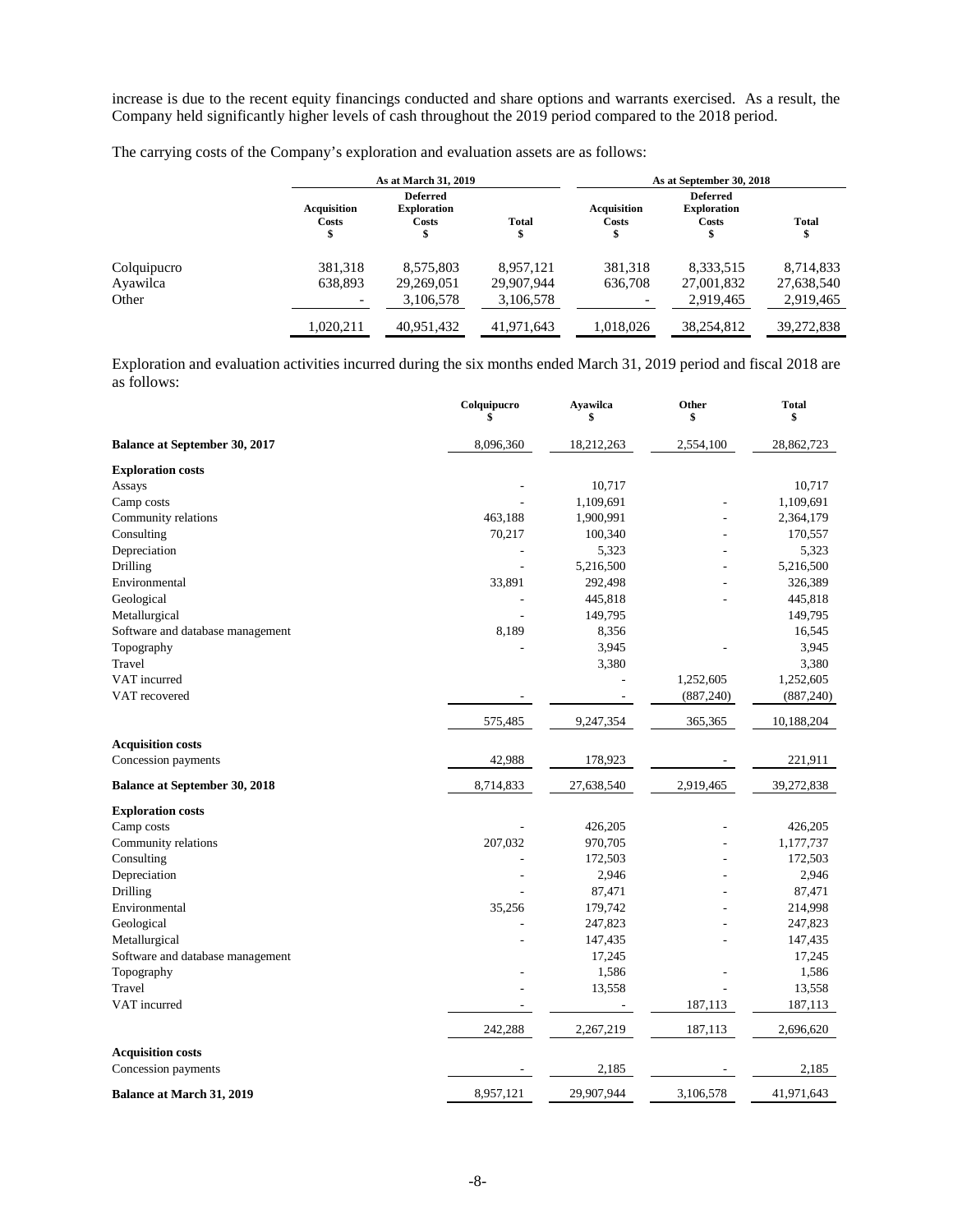During the 2019 period the Company focused on continuing metallurgical test work, construction of access roads and platforms, rehabilitation of drill sites and access tracks with local communities and commencement of the PEA. The Company incurred a total of \$2,698,805 (2018 - \$3,922,758) for exploration expenditures and acquisition costs, comprising \$2,269,404 (2018 - \$3,255,760) on the Ayawilca Project, \$242,288 (2018 - \$260,946) on the Colquipucro Project, and \$187,113 (2018 - \$406,052) for IVA tax in Peru. See also "Exploration Projects, Peru - Recent Exploration Results and Planned Work Program".

## *Financings*

During the 2019 period the Company issued 1,942,829 common shares for gross proceeds of \$393,567 on the exercise of share options and warrants. The proceeds are being used to help fund the current drill program at the Ayawilca Project, preparation of the PEA, as well as general working capital. The Company did not complete any equity financings during the 2019 period.

During the 2018 period the Company issued 12,797,347 common shares for gross proceeds of \$3,833,329 on the exercise of share options and warrants. The proceeds were used to help fund the 2018 drilling program at the Ayawilca Project, as well as for other exploration expenditures and general working capital. The Company did not complete any equity financings during the 2018 period.

## **Financial Condition / Capital Resources**

The Company's ability to continue as a going concern is dependent upon the ability of the Company to obtain the necessary financing to develop properties and to establish future profitable production. To date the Company has not earned significant revenues and is considered to be in the exploration stage. The Company's operations are funded from equity financings which are dependent upon many external factors and may be difficult to impossible to secure or raise when required. As at March 31, 2019 the Company had working capital in the amount of \$10,581,942. Management considers that the Company has sufficient funds to maintain ongoing corporate overhead, field expenses, complete its current drill program and metallurgical tests on Ayawilca, complete the PEA and continue ongoing exploration activities on its existing mineral projects. Exploration activities may change as a result of ongoing results and recommendations or the Company may acquire additional properties which may entail significant exploration commitments. While the Company has been successful in securing financings in the past, there is material uncertainty it will be able to do so in the future.

## **Off-Balance Sheet Arrangements**

The Company has no off-balance sheet arrangements.

## **Proposed Transactions**

The Company has no proposed transactions.

## **Critical Accounting Estimates**

The preparation of financial statements in conformity with IFRS requires management to make estimates and assumptions that affect the reported amounts of assets and liabilities and disclosure of contingent assets and liabilities at the date of the financial statements, and the reported amounts of revenues and expenditures during the reporting period. Examples of significant estimates made by management include estimating the fair values of financial instruments, valuation allowances for deferred income tax assets and assumptions used for share-based compensation. Actual results may differ from those estimates.

A detailed summary of all the Company's significant critical accounting estimates is included in Note 3 to the September 30, 2018 annual consolidated financial statements.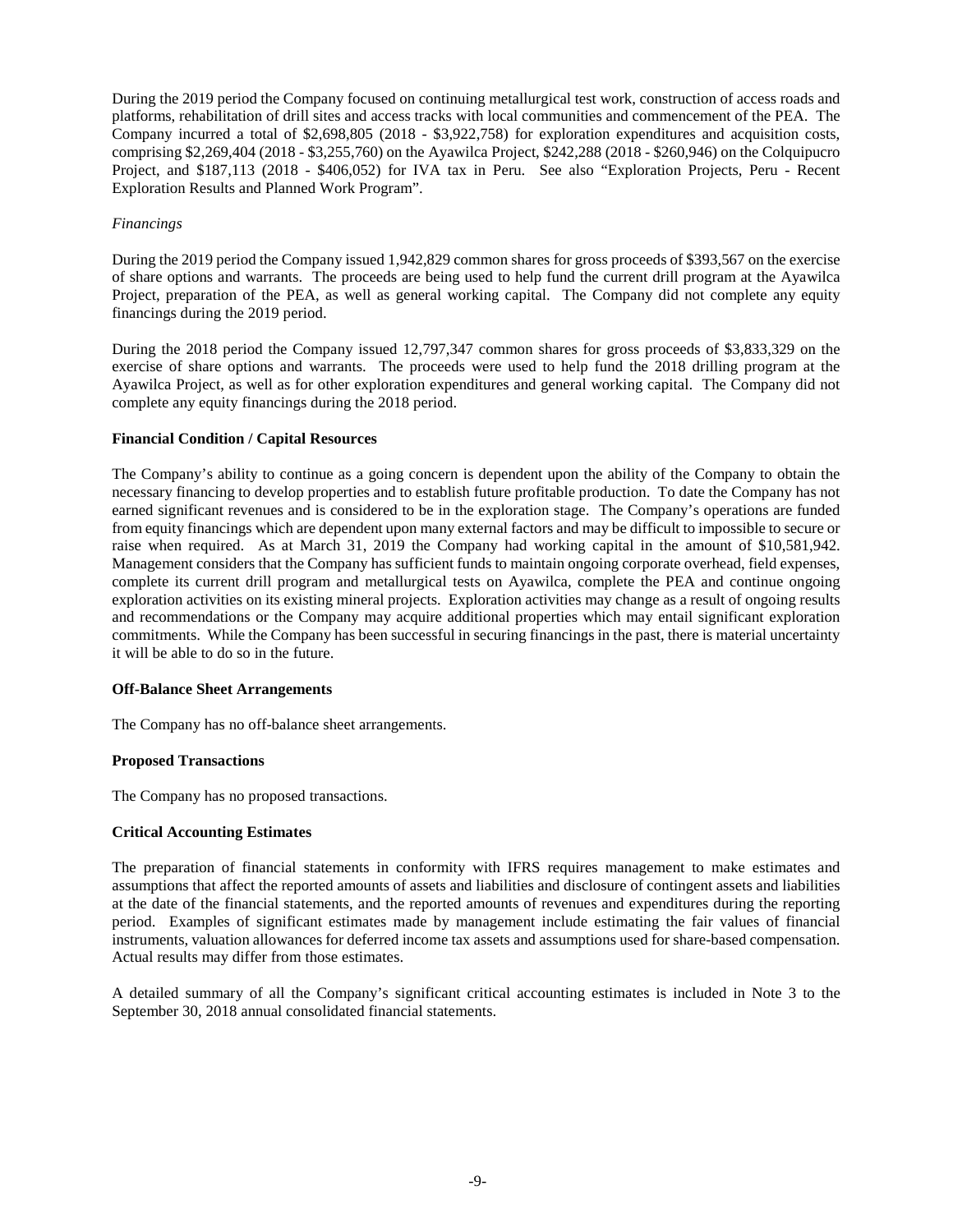## **Changes in Accounting Policies**

There are no changes in accounting policies other than the adoption of IFRS 9 - *Financial Instruments* ("IFRS 9").

#### *IFRS 9*

Effective October 1, 2018, the Company adopted IFRS 9 using the modified retrospective approach. IFRS 9 did not impact the Company's classification and measurement of financial assets and liabilities. The standard did not have an impact on the carrying amounts of the Company's financial instruments at the transition date. IFRS 9 uses a single approach to determine whether a financial asset is classified and measured at amortized cost or fair value. The classification and measurement of financial assets is based on the Company's business models for managing its financial assets and whether the contractual cash flows represent solely payments for principal and interest.

Most of the requirements in IAS 39 for classification and measurement of financial liabilities were carried forward in IFRS 9.

A detailed summary of all the Company's other significant accounting policies is included in Note 3 to the September 30, 2018 annual consolidated financial statements.

#### **Transactions with Related Parties**

A number of key management personnel, or their related parties, hold positions in other entities that result in them having control or significant influence over the financial or operating policies of those entities. Certain of these entities transacted with the Company during the reporting period.

#### (a) *Transactions with Key Management Personnel*

During the 2019 and 2018 periods the following amounts were incurred with respect to the Company's CEO (Dr. Carman), the Company's CFO (Mr. Nick DeMare) and the Company's VP of Exploration (Mr. Alvaro Fernandez-Baca) as follows:

|                                               | 2019<br>\$ | 2018<br>\$ |
|-----------------------------------------------|------------|------------|
| Management fees - Dr. Carman                  | 140,004    | 140,004    |
| Professional fees - Mr. DeMare                | 15,000     | 15,000     |
| Professional fees - Mr. Fernandez-Baca        | 123,370    | 92,486     |
| Share-based compensation - Dr. Carman         | 137,731    | 46,548     |
| Share-based compensation - Mr. DeMare         | 41,319     |            |
| Share-based compensation - Mr. Fernandez-Baca | 68,866     | 18,619     |
|                                               | 526.290    | 312,657    |

During the 2019 period the Company expensed \$140,004 (2018 - \$140,004) to management fees, \$64,348 (2018 - \$63,765) to professional fees and \$247,916 (2018 - \$65,167) for share-based compensation. In addition, the Company capitalized \$74,022 (2018 - \$43,721) of Mr. Fernandez-Baca's compensation to exploration and evaluation assets.

As at March 31, 2019, \$nil (September 30, 2018 - \$27,743) remained unpaid.

#### (b) *Transactions with Other Related Parties*

(i) During the 2019 and 2018 periods the following amounts were incurred for professional services provided by non-management current and former directors of the Company (Mary Little, Ben McKeown, and David Henstridge) and the Corporate Secretary (Mariana Bermudez):

|                                                           | 2019   | 2018   |
|-----------------------------------------------------------|--------|--------|
|                                                           |        | -8     |
| Professional fees - Ms. Little (director)                 | 12.000 | 12,000 |
| Professional fees - Mr. McKeown (director) <sup>(1)</sup> | 12.000 | 12,000 |